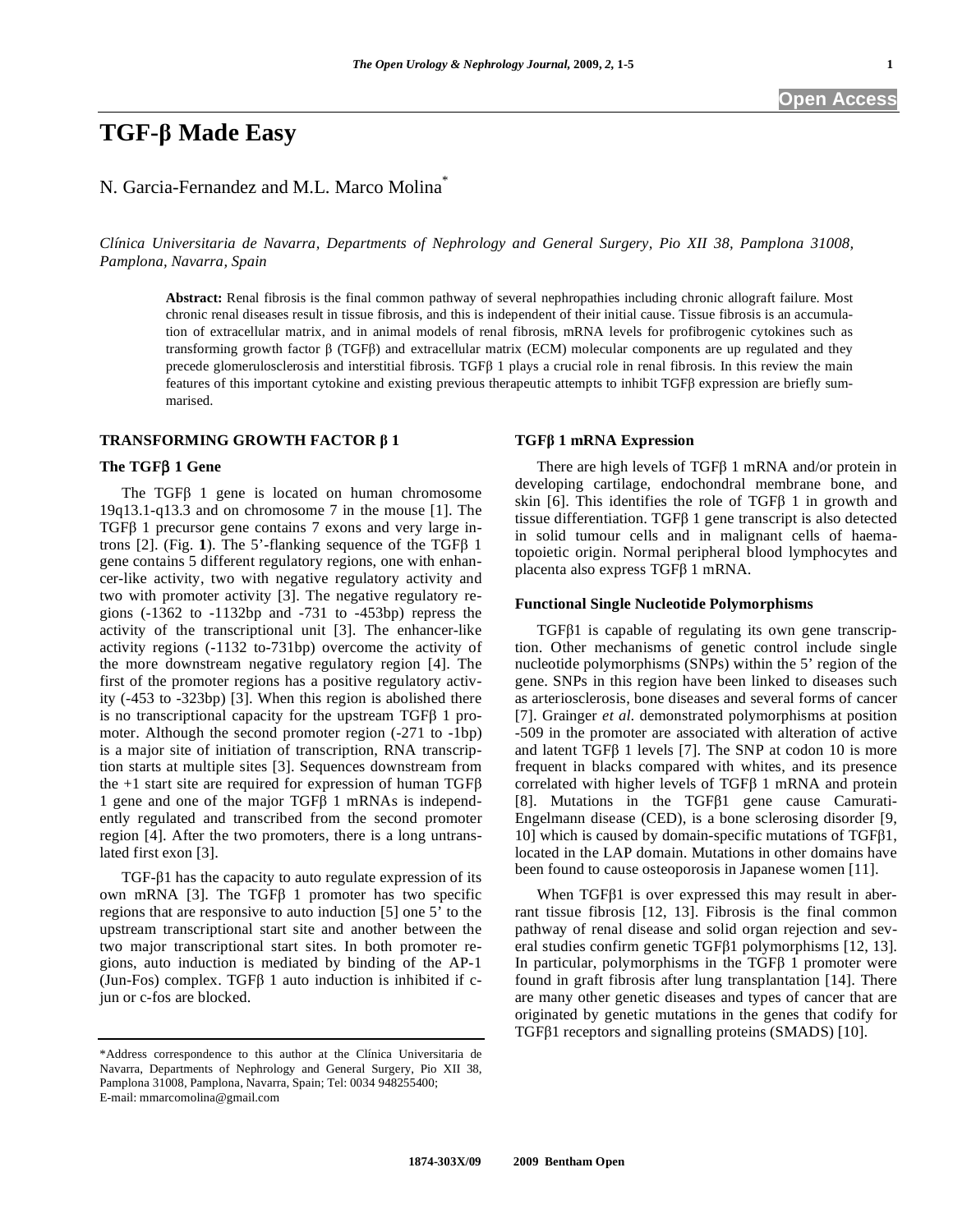## **Distribution of TGF 1 mRNA in the Human and Rodent Kidney**

## *TGF1 mRNA in Normal Human Kidney*

 $TGF\beta1$ , 2 and 3 mRNAs are weakly expressed in normal kidneys  $[15]$ . TGF $\beta$ 1 protein expression in normal kidneys occurs in the glomerular basement membrane and in the  $m$ esangium. TGF $\beta$ 1 mRNA expression occurs in glomerular cells [16].

#### *TGF1 mRNA in Human Glomerular Disease*

 $TGF\beta1$  mRNA is enhanced in several glomerular diseases [16]. Renal diseases that are not characterised with increased extracellular membrane (ECM) proliferation like thin basement disease and minimal change disease, show the same pattern of TGF $\beta$ 1 mRNA expression as normal kidneys [17].

 Other renal diseases such as: diabetic nephropathy, lupus nephritis, IgA nephropathy, focal segmental glomerulosclerosis and crescentic glomerulonephritis are featured by increased ECM in renal tissue [17]. Here TGF $\beta$ 1, 2 and 3 mRNAs expression are increased in glomeruli and tubulo interstitium [17].

## *TGF1 mRNA in Chronic Allograft Nephropathy (CAN)*

 CAN is characterised by tubular atrophy, interstitial fibrosis and a variable degree of glomerulosclerosis. Some authors have measured intragraft expression of  $TGF\beta1$ mRNA, and they have found a significant association between TGF $\beta$ 1 mRNA levels and renal allograft interstitial fibrosis [18].

#### *TGF1 mRNA in Rodent Models*

 The late consequences of diabetic nephropathy are glomerulosclerosis and loss of available filtration surface [19]. There is evidence that high glucose concentration induces TGF $\beta$ 1 gene expression [19]. Studies in diabetic rats and non obese diabetic mice have shown that  $TGF\beta$  1 mRNA levels are elevated in cortical tubular cells [20].

 Rats with protein overload have a progressive increase of  $TGF\beta1$  mRNA levels in the interstitium and in a lesser degree in cortical tubular cells [21].

 In another rat model, fibrosis and interstitial inflammation were produced by a high cholesterol diet and there was significant expression of TGF $\beta$ 1 mRNA in the renal cortex and interstitium [22].

 $TGF\beta1$  mRNA is also expressed in mesangial cells and in resident glomerular cells in rats with Masugi nephritis [23].

## **TGF1 Protein**

 $TGF\beta$  is an extracellular family of proteins that are expressed by most cells [24]. There are three different protein isoforms in mammals (TGF $\beta$ 1, TGF $\beta$ 2, and TGF $\beta$ 3) that have very similar amino acid (AA) sequences and are encoded by three different genes [25]. TGF $\beta$ 1 is the most widely studied protein in the superfamily, and is the most abundant isoform in cells and tissues.

#### *Protein Structure*

The TGF $\beta$ 1 protein is a homodimer that has a molecular weight of 25 K $\delta$ a [25]. Cells secrete TGF $\beta$  as a protein complex that is made of three proteins, the mature  $TGF\beta$  dimer, the TGF $\beta$  propeptide dimer or latency associated peptide  $(LAP)$ , and the latent TGF $\beta$  binding protein (LTBP). When mature TGF $\beta$  and LAP are separated, TGF $\beta$  is activated [25].

## *Protein Function*

 $TGF\beta$  is a broad-spectrum regulatory cytokine with involvement in embryogenesis, growth, tissue repair and immunological processes [25]. The regulatory properties of  $TGF\beta$  are in many instances produced by influencing gene expression of other molecules like collagen, fibronectin, tenascin, plasminogen activator inhibitor (PAI-1), and enzymes that inhibit ECM [25].

## *TGF Receptors and Binding Proteins*

Most human cells have  $TGF\beta$  receptors [25] and there are three different types of TGF $\beta$  receptors. TGF $\beta$  receptors are cell surface proteins. Only receptors II and I are involved in signal transduction. When  $TGF\beta$  binds to type II receptor, the type I receptor is recruited and phosphorylated to produce a heterodimeric complex that activates signalling pathways [26]. The type III receptor modulates ligand access to

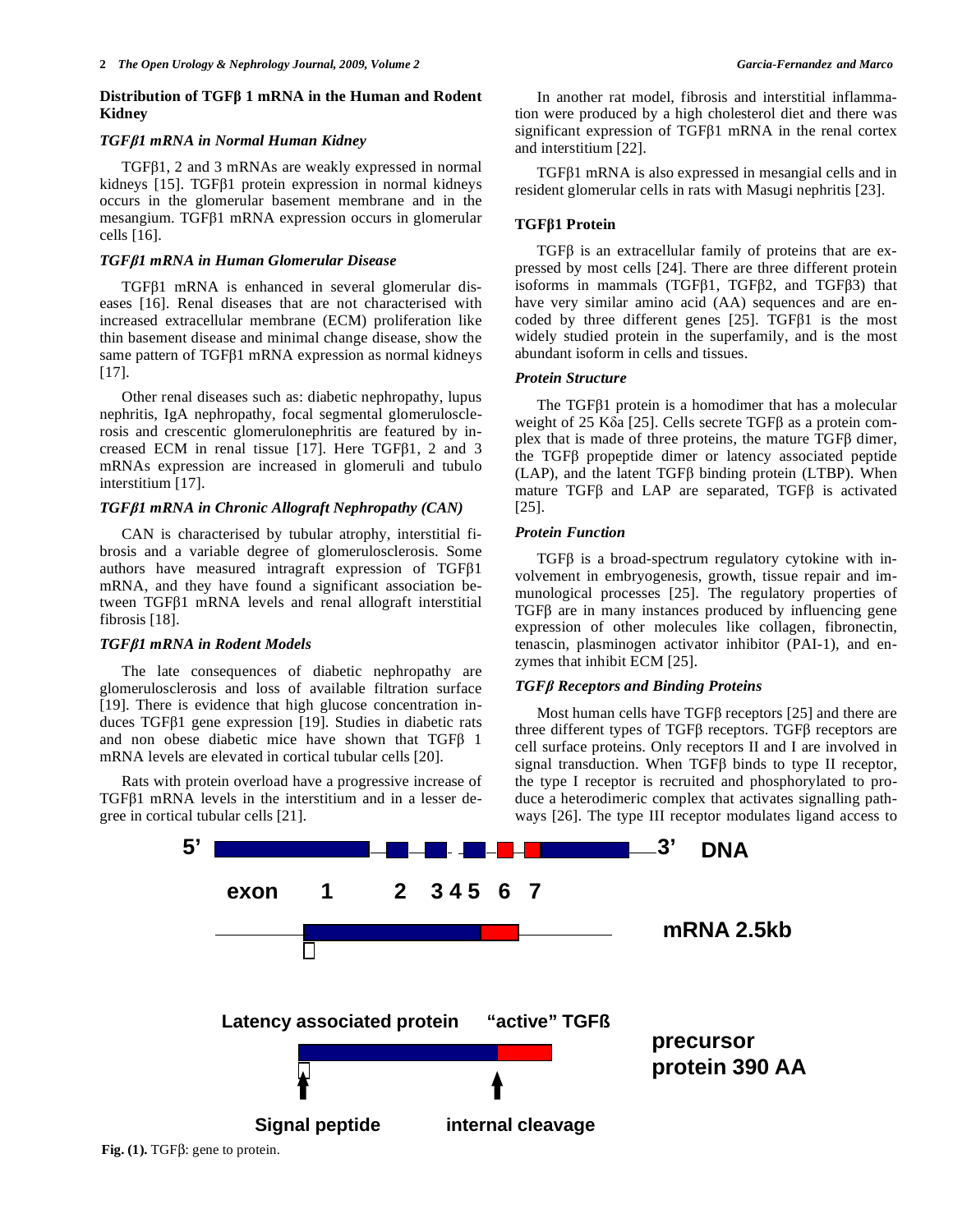the signalling receptors. Receptor I needs receptor II for ligand binding. TGF $\beta$  binds first to receptor II and this interaction makes receptor I to be incorporated into the complex and this starts signalling [27]. Type III receptor is a transmembrane proteoglycane and its role is to allow high affinity binding between  $TGF\beta$  and  $TGF\beta$  receptor II.

## *TGF Latency*

 The activity of some growth factors is controlled by their molecules being produced initially in an inactive state requiring downstream activation. Without latency, cytokines would produce their effects before reaching their target cells [28].

 The precursor molecule is cleaved in the Golgi apparatus at position 279 after a di-arginine motif by a furin-type protease [28]. The TGF $\beta$  propeptide and mature TGF $\beta$  are united noncovalently forming a latent complex from which  $TGF\beta$  must be released to be able to elicit its biological activity. Latency is a critical step in the control of  $TGF\beta$  activity because  $TGF\beta$  expression does not always correlate with increased levels of active TGFB [29]. Latency also regulates TGF<sub>β</sub> bioavailability and therefore modulates its function.

Latent TGF $\beta$  activation can occur by direct interaction with Thrombospondin-1 (TSP-1). TSP-1 is an adhesive protein that binds to cell surfaces and extracellular matrix.

Mature TGF $\beta$  binds to TSP-1 forming a complex in which TGF $\beta$  remains active [28].

## *TGF Signalling and Smads Proteins*

When TGF $\beta$  interacts with cell receptors the signal is transmitted to intracellular signalling cytoplasmic proteins known as Smads. These signalling proteins are transported rapidly into the nucleus and they are able to activate and inhibit functions that mediate the biological effects of  $TGF\beta$ [30].

## *TGF and Renal Fibrosis*

 $TGF\beta$  has a paramount role in healing and tissue repair. An appropriate balance between extracellular matrix protein synthesis and degradation is essential for growth and healing. Protein degradation is catalysed by several enzymes including plasmin and matrix metalloproteinases (MMP) [31]. When this balance is disturbed fibrosis may result.  $TGF\beta$  regulates the synthesis of extracellular matrix proteins such as collagen, fibronectin and matrix proteoglycans (Fig.  $2$ ). TGF $\beta$  is also able to inhibit extracellular matrix degradation by inhibiting plasmin and MMPs [31]. Experiments in animal lung models demonstrate that  $TGF\beta$  is a potent fibrogenic cytokine that initiates a local fibrotic response that is subsequently perpetuated despite the absence of continued TGF $\beta$  expression [31]. In normal kidney tissue, TGF $\beta$ mRNA expression is low. However, in proliferative glomerular diseases like mesangial proliferative glomerulonephritis and focal segmental glomerulosclerosis there is excessive regulation of TGF $\beta$ . Other non-proliferative glomerular diseases have no increased expression of TGF $\beta$  [31]. Several animal models have demonstrated an association between glomerular expression of TGF $\beta$  and fibrosis [31]. Border and colleagues used neutralising anti- $TGF\beta$  antibody in a rat model of proliferative glomerulonephritis and they were able to show improvement in the glomerular histology [32].

 In diabetic nephropathy there is loss of glomerular filtration surface due to glomerulosclerosis and mesangial expansion. Some animal experiments have shown that hyperglycaemia modulates  $TGF\beta$  gene expression and this effect may be produced in association with other cytokines like IL-1 and platelet derived growth factor (PDGF) [31]. Furthermore, diabetic patients have higher circulating levels and urinary levels of TGF $\beta$  than the normal population [31].

 Chronic glomerular disease eventually induces interstitial fibrosis and, conversely, chronic interstitial disease may lead to glomerulosclerosis. In renal fibrosis there is an interstitial chronic inflammatory cell infiltrate with proliferation of interstitial myofibroblasts that is cytokine driven [33]. Furthermore, in situations of renal injury, epithelial cells in the kidney may transform into fibroblasts by the process known as epithelial-mesenchymal transdifferentiation [34]. TGF and other growth factors and adhesion molecules are involved in this process. The release of  $TGF\beta$  into the renal interstitium may be produced by renal parenchyma and /or infiltrating monocytes or lymphocytes [31].

The Angiotensin II (AII) interaction with TGF $\beta$  has important consequences for renal fibrosis. AII has haemodynamic properties but is also able to act as a growth factor stimulating renal and cardiac cell hypertrophy and increasing expression of type IV collagen mRNA and TGF $\beta$  synthesis by cells. Furthermore, administration of anti-TGF $\beta$  antibody is able to block the effect of AII on matrix protein synthesis [31]. Experimental models of renal fibrosis based on neutralizing the effects of AII have shown decreased expression of TGF $\beta$  [35-37].

## TGFβ in CAN

The role of TGF $\beta$  in many fibrotic diseases suggested that TGF $\beta$  might have significant influence in the onset and progression of CAN. Immunological and non-immunological processes that stimulate aberrant tissue repair lead to fibrosis of the renal allograft. Many factors are involved in the pathogenesis of CAN and their analysis invariably leads to finding up-regulation of TGF $\beta$  after renal transplantation [35-37]. Analysis of protocol renal transplant biopsies showed that  $TGF\beta1$  expression was linked with the chronic vascular changes seen in CAN [38].

 Calcineurin inhibitors have profibrotic effects in the renal allograft and this induction is mediated by increasing  $TGF\beta$ expression [39]. Renal transplant patients on long-term calcineurin inhibitor treatment express high levels of intragraft  $TGF\beta$  and this correlates with a decline in renal function [39]. Mohammed *et al*., analysed renal biopsy specimens from renal transplant patients with decline renal function [40] that were receiving CyA or tacrolimus. These authors found no difference in latent  $TGF\beta$  expression in the two different treatment groups. However, biopsies from patients receiving CyA showed significantly higher expression of active  $TGF\beta$  than biopsies of patients receiving tacrolimus. Such difference in active  $TGF\beta$  expression may reflect a more intense ongoing chronic rejection process in the CyA group but the biopsy findings in these groups of patients with renal transplant dysfunction may be a reflection of events rather than real differences in TGF $\beta$  expression induced by the drugs.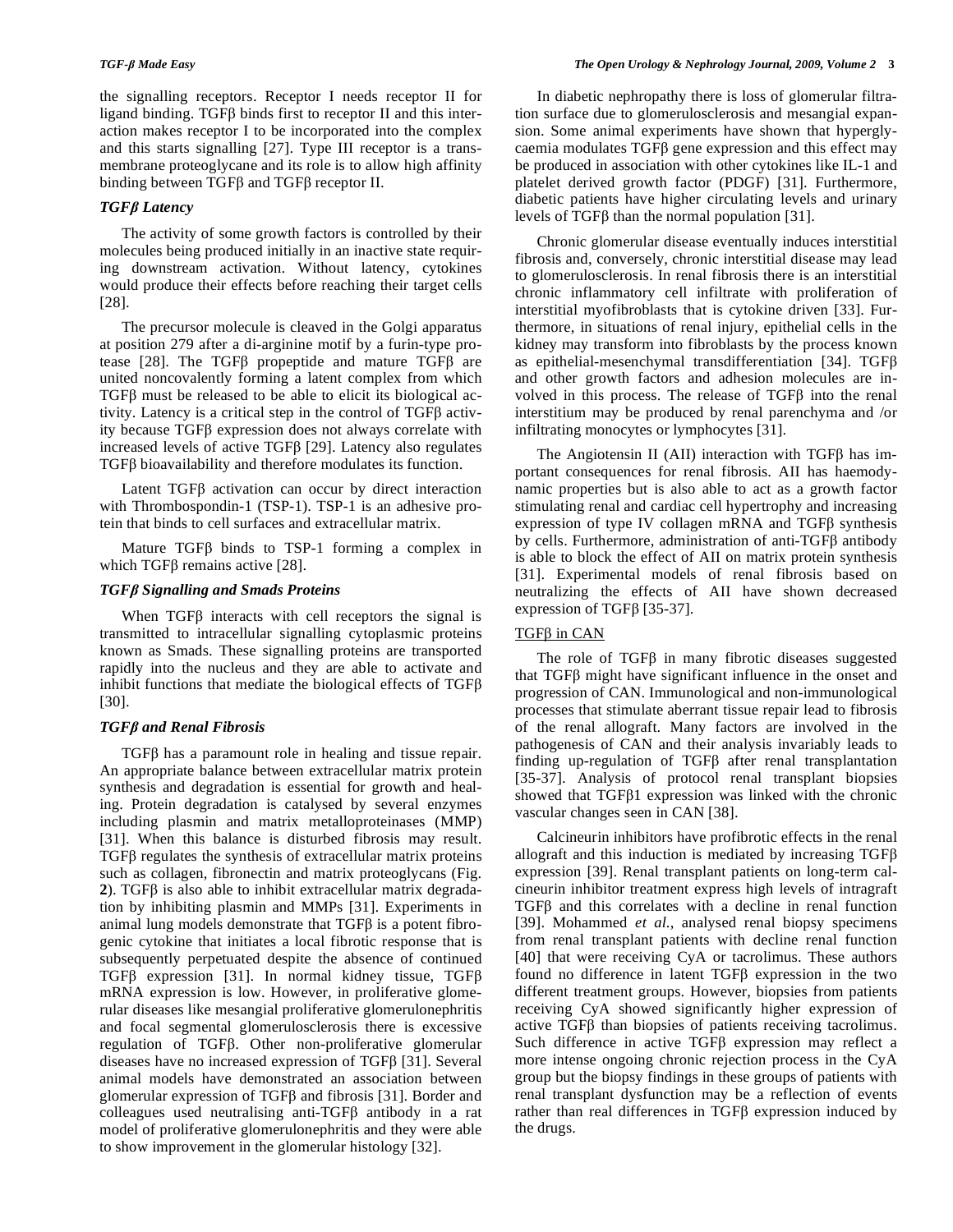

 $Fig. (2). TGF $\beta$  latency and its relationship with ECM.$ 

 The two main limitations of clinical studies evaluating the role of  $TGF\beta$  in CAN are that they include a reduced number of patients and that some of them don't distinguish between latent and active TGF $\beta$  [35].

 Many other cytokines and growth factors have been shown to play a role in CAN. Endothelins are stimulators of extracellular matrix proteins and TGFB promotes their release from endothelial and tubular epithelial cells. Using the Fischer to Lewis model of chronic rejection, Braun *et al*. antagonised the endothelin fibrogenic effect and this proved effective in improving histological appearance of rejecting allografts [41].

 $TGF\beta$  increases rat mesangial cell matrix and stimulates mesangial cell growth in long-term culture [42]. There is some experimental evidence that PDGF up regulation is also involved in this process and this is  $TGF\beta$ -mediated.

#### **TGF INHIBITORS**

Inhibition of TGF $\beta$  may lead to arrest or reverse renal fibrosis of whatever cause. An important group of inhibitors are proteins that bind  $TGF\beta$  and prevent its interaction with type I and II receptors. Another ways of inhibiting  $TGF\beta$  is to use peptides that block its activation, the use of antisense nucleic acids that block  $TGF\beta$  production, or agents that interfere with the signalling process. TGF $\beta$  overexpression underlies human and animal fibrotic diseases and the complexity of this cytokine signalling provides many targets for its blockade with the downside of incomplete  $TGF\beta$  neutralisation [43].

#### **REFERENCES**

[1] Fujii D, Brissenden JE, Derynck R, Francke U. Transforming growth factor beta gene maps to human chromosome 19 long arm and to mouse chromosome 7. Somat Cell Mol Genet 1986; 12: 281- 8.

- [2] Derynck R, Rhee L, Chen EY, Van Tilburg A. Intron-exon structure of the human transforming growth factor-beta precursor gene. Nucleic Acids Res 1987; 15: 3188-9.
- [3] Kim SJ, Glick A, Sporn MB, Roberts AB. Characterization of the promoter region of the human transforming growth factor-beta 1 gene. J Biol Chem 1989; 264: 402-8.
- [4] Kim SJ, Jeang KT, Glick AB, Sporn MB, Roberts AB. Promoter sequences of the human transforming growth factor-beta 1 gene responsive to transforming growth factor-beta 1 autoinduction. J Biol Chem 1989; 264: 7041-5.
- [5] Kim SJ, Angel P, Lafyatis R, *et al*. Autoinduction of transforming growth factor beta 1 is mediated by the AP-1 complex. Mol Cell Biol 1990; 10: 1492-7.
- [6] Dickinson ME, Kobrin MS, Silan CM, *et al*. Chromosomal localization of seven members of the murine TGF-beta superfamily suggests close linkage to several morphogenetic mutant loci. Genomics 1990; 6: 505-20.
- [7] Grainger DJ, Heathcote K, Chiano M, *et al*. Genetic control of the circulating concentration of transforming growth factor type beta1. Hum Mol Genet 1999; 8: 93-7.
- [8] Suthanthiran M, Khanna A, Cukran D, *et al*. Transforming growth factor-beta 1 hyperexpression in African American end-stage renal disease patients. Kidney Int 1998; 53: 639-44.
- [9] Kinoshita A, Fukumaki Y, Shirahama S, *et al*. TGFB1 mutations in four new families with Camurati-Engelmann disease: confirmation of independently arising LAP-domain-specific mutations. Am J Med Genet 2004; 127A: 104-7.
- [10] Watanabe Y, Kinoshita A, Yamada T, *et al*. A catalog of 106 single-nucleotide polymorphisms (SNPs) and 11 other types of variations in genes for transforming growth factor-beta1 (TGFbeta1) and its signaling pathway. J Hum Genet 2002; 47: 478-83.
- [11] Yamada Y, Ando F, Niino N, Shimokata H. Association of polymorphisms of the osteoprotegerin gene with bone mineral density in Japanese women but not men. Mol Genet Metab 2003; 80: 344- 9.
- [12] Awad MR, El Gamel A, Hasleton P, *et al*. Genotypic variation in the transforming growth factor-beta1 gene: association with transforming growth factor-beta1 production, fibrotic lung disease, and graft fibrosis after lung transplantation. Transplantation 1998; 66: 1014-20.
- [13] Hutchinson IV, Turner DM, Sankaran D, Awad MR, Sinnott PJ. Influence of cytokine genotypes on allograft rejection. Transplant Proc 1998; 30: 862-3.